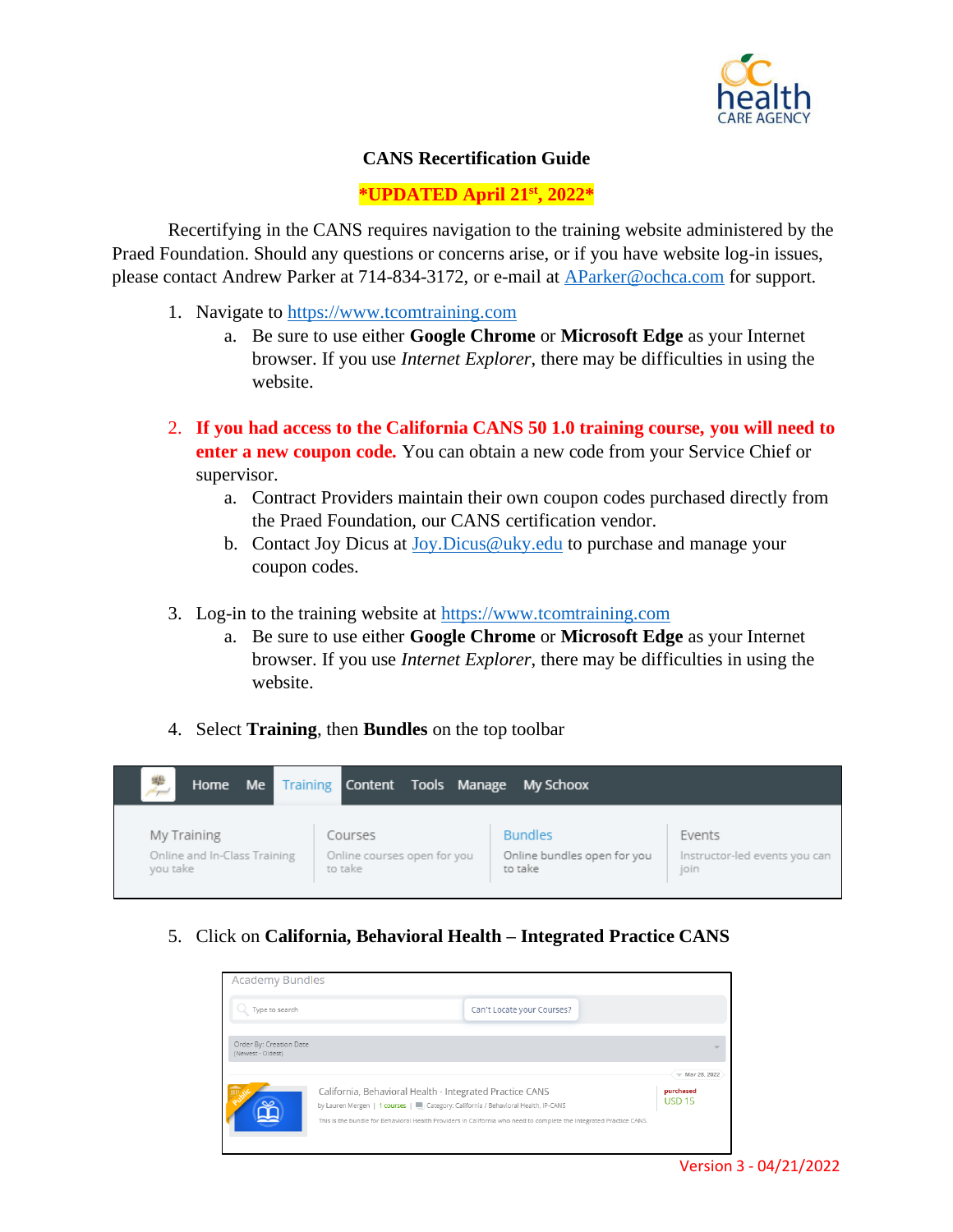6. Next, enter your coupon code given to you by your Service Chief or supervisor. If you have problems with your coupon code, contact your Service Chief, supervisor, or Andrew Parker for support. Coupon codes have likely changed with the new version, so double-check if it does not work.

|                         |               | Redeem        |  |  |
|-------------------------|---------------|---------------|--|--|
| <b>USD 15</b>           |               | /annually     |  |  |
| # of<br>Users           | Per User      | Total         |  |  |
|                         | <b>USD 15</b> | <b>USD 15</b> |  |  |
| <b>Gift this Bundle</b> |               |               |  |  |

7. Select **Training,** then **Courses**, where you will find the **California Integrated Practice CANS** course.